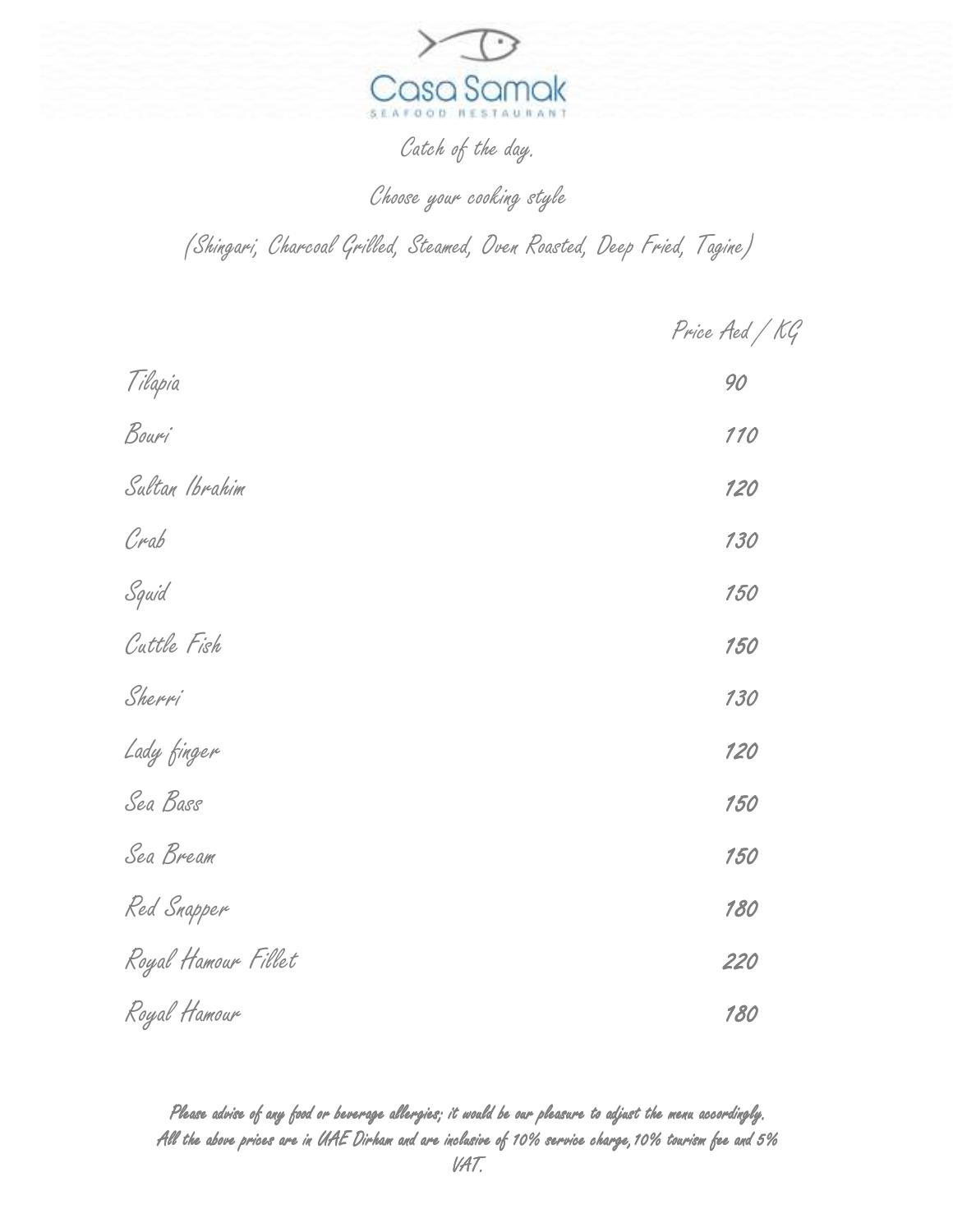

Price Aed / KG

| Whole Salmon      | 190 |
|-------------------|-----|
| Salmon Fillet     | 198 |
| Shrimps Large     | 238 |
| Tiger Shrimps     | 278 |
| Lobster           | 260 |
| Lobster Thermidor | 280 |

Soups

|                               | Price Aed |
|-------------------------------|-----------|
| Shrimps Soup                  | 20        |
| Seafood Saffron               | 25        |
| Seafood Chowder               | 25        |
| Casa Samak Clear Seafood Soup | 30        |
| Tom Yom Seafood               | 35        |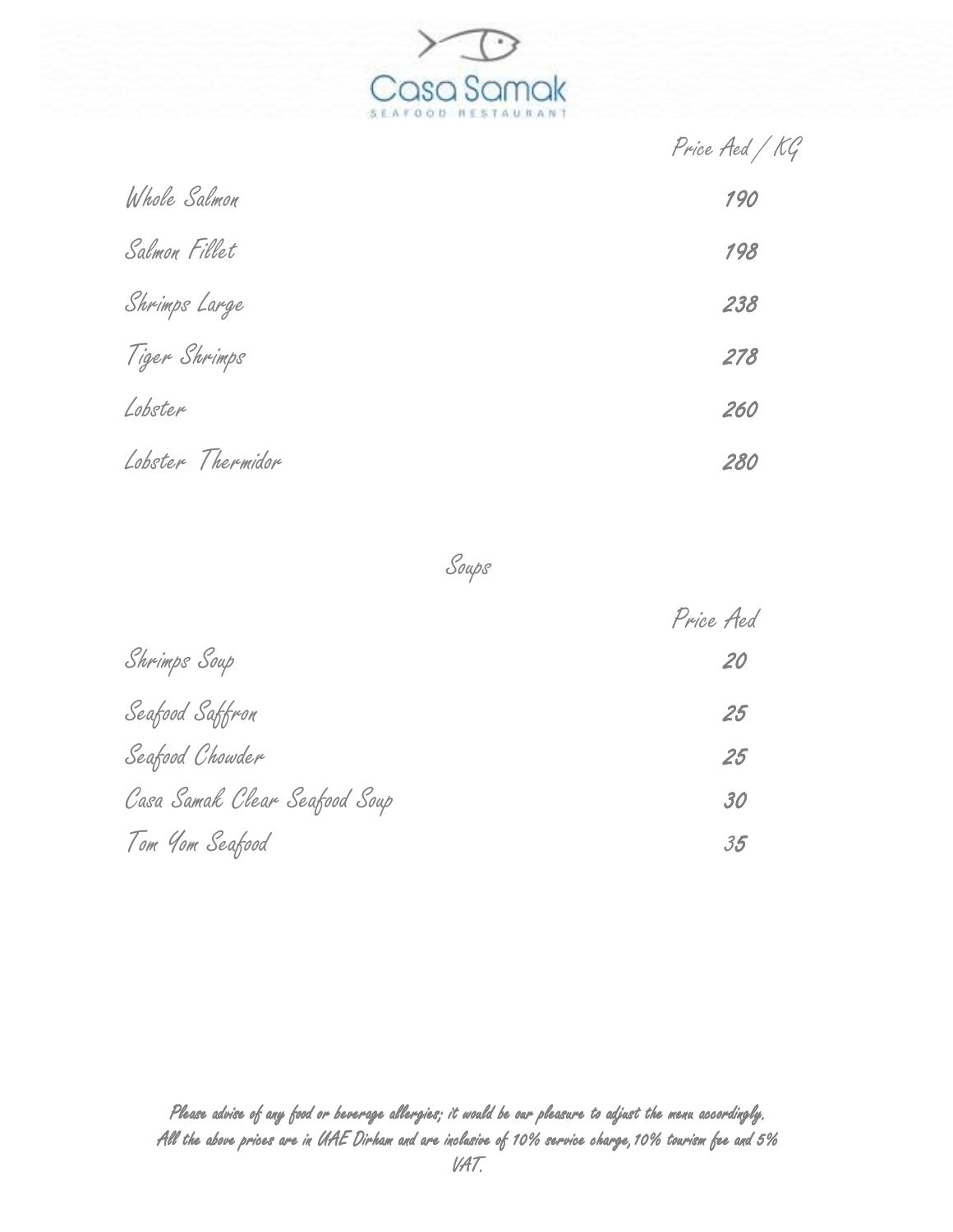

Cold Appetizers

|                  | Price Aed |
|------------------|-----------|
| Hummus           | 19        |
| Moutabel         | 19        |
| Babaganoush      | 19        |
| Rocket Salad     | 19        |
| Fattoush         | 19        |
| Tabouleh         | 20        |
| Seafood Salad    | 20        |
| Shrimps Cocktail | 20        |
|                  |           |

## Hot Appetizers

|                                  | Price Aed |
|----------------------------------|-----------|
| Toasted Garlic Bread             | 15        |
| Toasted Garlic Bread with Cheese | 20        |
| Cheese Sambousek                 | 19        |
| Lamb Kibbeh                      | 22        |
| Chicken Wings                    | 25        |
| Crispy Calamari Rings            | 25        |
| Crispy Seafood Bucket            | 25        |
| Grilled Mussels 5pcs             | 15        |
| Mussels with Cheese Gratin 5 pcs | 18        |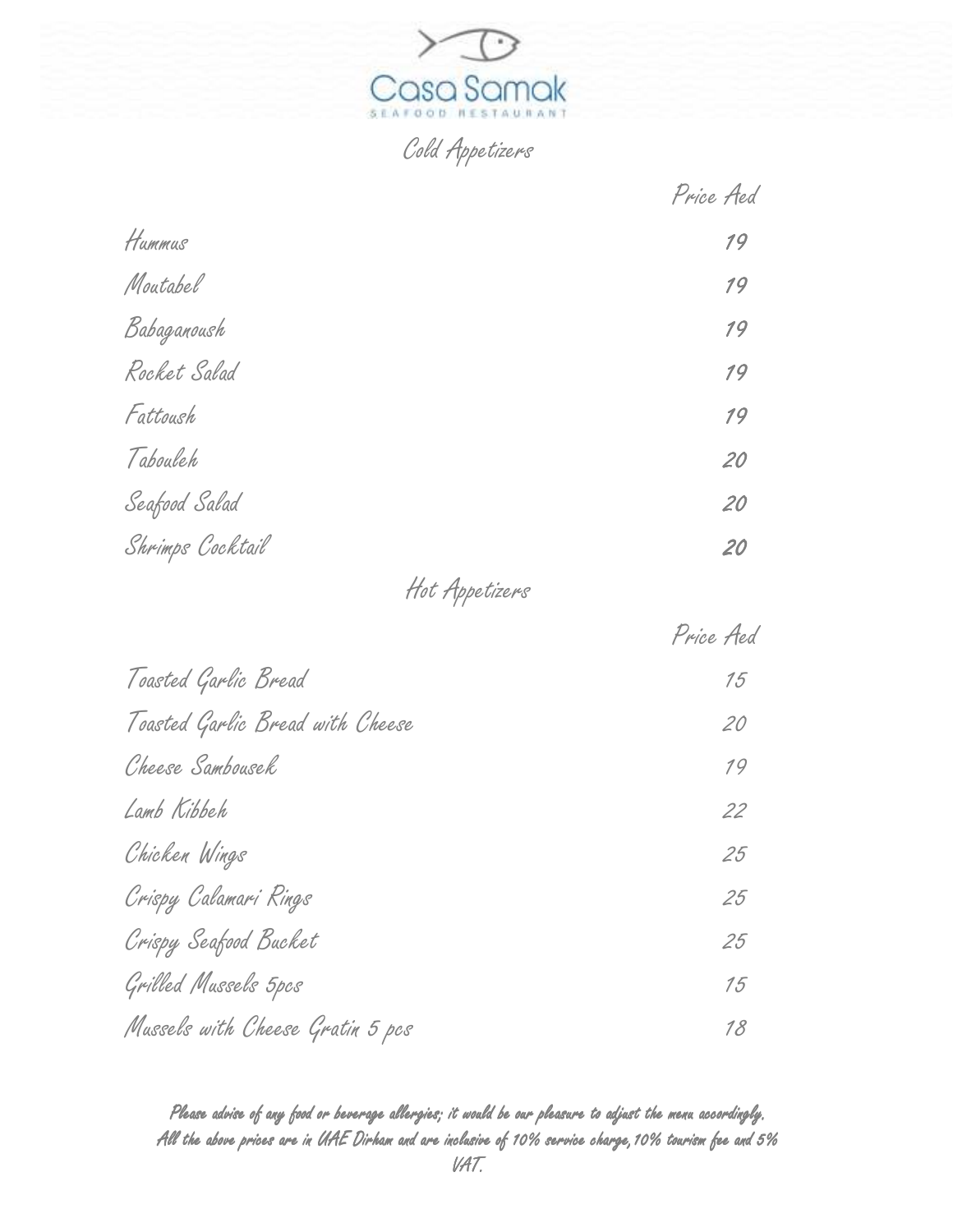

## Charcoal Grilled Meat

|                           | Price Aed |
|---------------------------|-----------|
| Chicken Shish Tawook      | 40        |
| Served with French fries  |           |
| Mixed Grilled Platter     | 55        |
| served with French fries  |           |
| Grilled Lamb Chops        | 75        |
| served with French fries  |           |
| Grilled Sirloin Steak     | 75        |
| served with mashed potato |           |

Pastas

|                                    | Price Aed |
|------------------------------------|-----------|
| Spaghetti or Penne                 | 40        |
| With Your Choices of Sauce         |           |
| Penne with Salmon in pink Sauce    | 49        |
| Seafood Spaghetti with Cream Sauce | 49        |
|                                    |           |

Rice

|                          | Price Aed |
|--------------------------|-----------|
| Style Your Rice          | 18        |
| White, Saffron & Biryani |           |
| Sayadieh Rice            | 25        |
| Seafood Sayadieh         | 39        |
| Seafood Fried Rice       | 39        |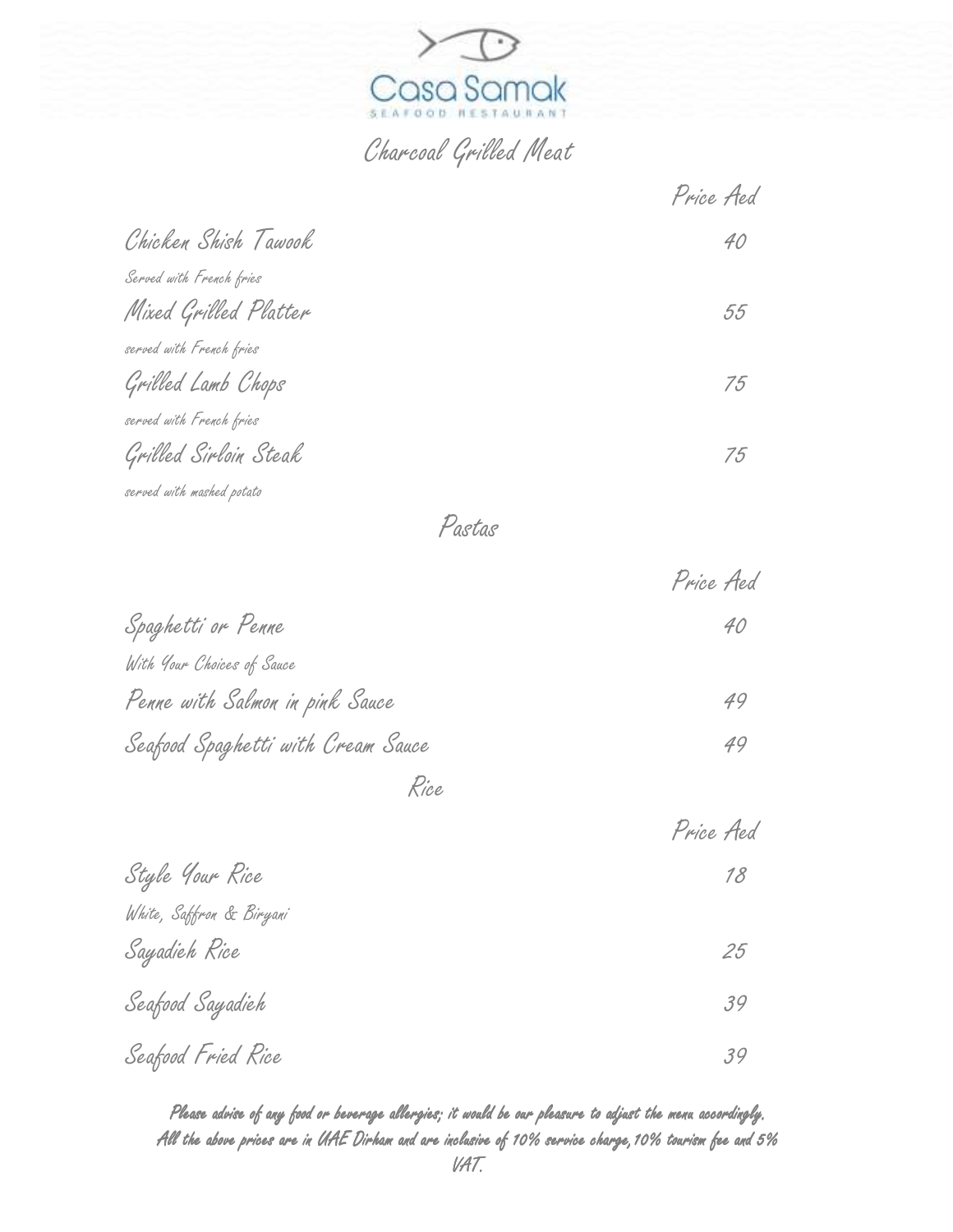

Side Dishes

|                      | Price Aed |
|----------------------|-----------|
| French Fries         | 15        |
| Mashed Potato        | 15        |
| Mixed Seasonal Salad | 15        |
| Crispy Fried Parsnip | 20        |
| Steamed Vegetables   | 20        |

Desserts

|                                          | Price Aed |
|------------------------------------------|-----------|
| Sorbet (Lemon & Mint, Mango)             | 15        |
| Fruit Salad                              | 29        |
| Chocolate Cake                           | 30        |
| Strawberry Cheesecake                    | 30        |
| Tiramisu                                 | 30        |
| French Fruit Tart                        | 30        |
| Chocolate Brownie with Vanilla Ice Cream | 35        |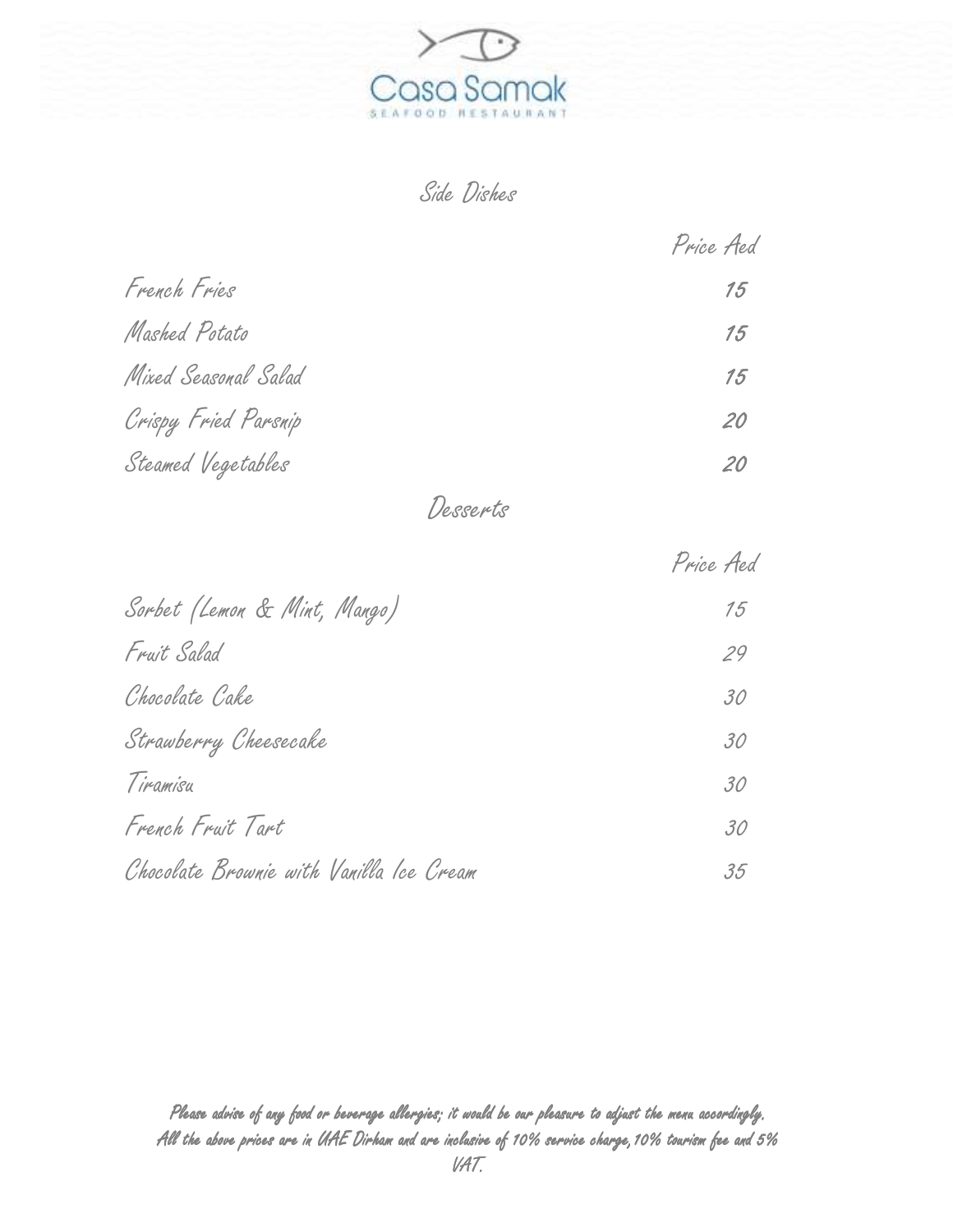

|                                       | Water                   |                 |
|---------------------------------------|-------------------------|-----------------|
|                                       | Price Aed               | Price Aed       |
| Still Water                           | Small                   | Large           |
| Local Mineral Water                   | 05                      | 10 <sup>°</sup> |
| Evian                                 | 15                      | 22              |
| Perrier                               | 12                      | -               |
| San Pellegrino                        | 18                      | 25              |
|                                       | Freshly Squeezed Juices |                 |
|                                       |                         | Price Aed       |
| Your Selection of Juices              |                         |                 |
| Pineapple, Orange and Watermelon      |                         | 20              |
|                                       | Mocktails               |                 |
|                                       |                         | Price Aed       |
| Limonana                              |                         | 20              |
| Fresh mint, lemon juice & sugar syrup |                         |                 |
| Peach Sunrise                         |                         | 20              |
| .<br>Peach & orange juice             |                         |                 |
| Apple Passion                         |                         | 20              |

Strawberry & Ginger Mojito 20 Fresh strawberry, ginger & lemon juice

Passion fruit & apple juice